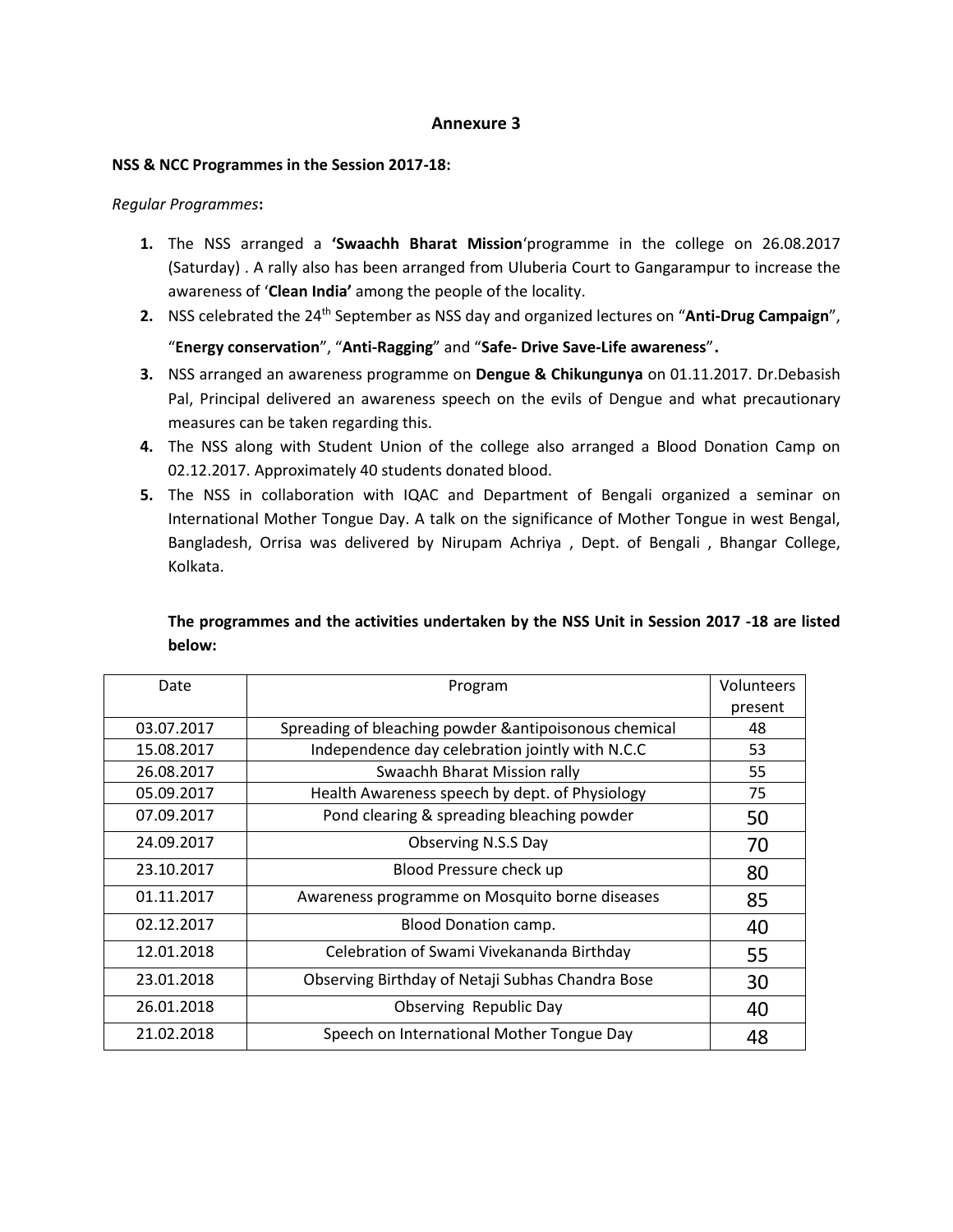## **Report on NSS special camp**

NSS unit of the college has adopted Banitabla village directed by Government of India to inculcate awareness of health & environment among the local people of this area. So, we arranged different types of program from 24 march–30 march, 2018 at Banitabla , Uluberia II in the district of Howrah . The villagers also actively participated in clearing the area & planting trees in this area in accordance with SWACCH BHARAT mission & Saansad Adarsha Gram Yojana. Such types of activities of the N.S.S unit from 24.03.2018—30.03.2018 are stated below------

## **24.03.2018**

- ❖ Inauguration of NSS camp by DrDebashis Pal , Principal of Uluberia College
- ❖ Speech by Mr. Pulok Roy, M.L.A. Govt of West Bengal.
- ❖ Blood Group test & Blood Pressure checkup were conducted by the K .K. Chatterjee Memorial Association.

## **25.03.2018**

❖ Spreading of AIDS awareness among the school children & the local people at Banitabla.

## **26.03.2018**

❖ Spreading of health & Hygiene awareness & also developing awareness regarding the usage of polythene among the students & the local people at Banitabla in Baniban Gram Panchayet.

#### **27.03.2018**

❖ Awareness program of Thalassemia among the students & the local people was conducted by K.K Chatterjee Memorial Association.

#### **28.03.2018**

❖ A discussion on Oral health & free checkup of eye & oral health were conducted by the K. K. Chatterjee Memorial Association . This program also inaugurated by Dr. DebashisPal , Principal, Uluberia College . A valuable speech was delivered by Babita Mondal, Pradhan, Baniban Gram Panchayet.

#### **29.03.2018**

A program of tree plantation along with preservation of the earlier plantation was conducted. A lecture was delivered by Dr. Sidhartha Sankar Bhattacharya, HOD, Dept of Zoology , Uluberia College on "Awareness of Environmental Pollution".

#### **30.03.2018**

❖ In the final day Dr.Nikhil Chandra Halder, TCS of Uluberia College , Aditi Bhattacharya, IQAC Coordinator , Dr. Dipak Nath ,NCC officer also delivered a speech on different mission of N.S.S